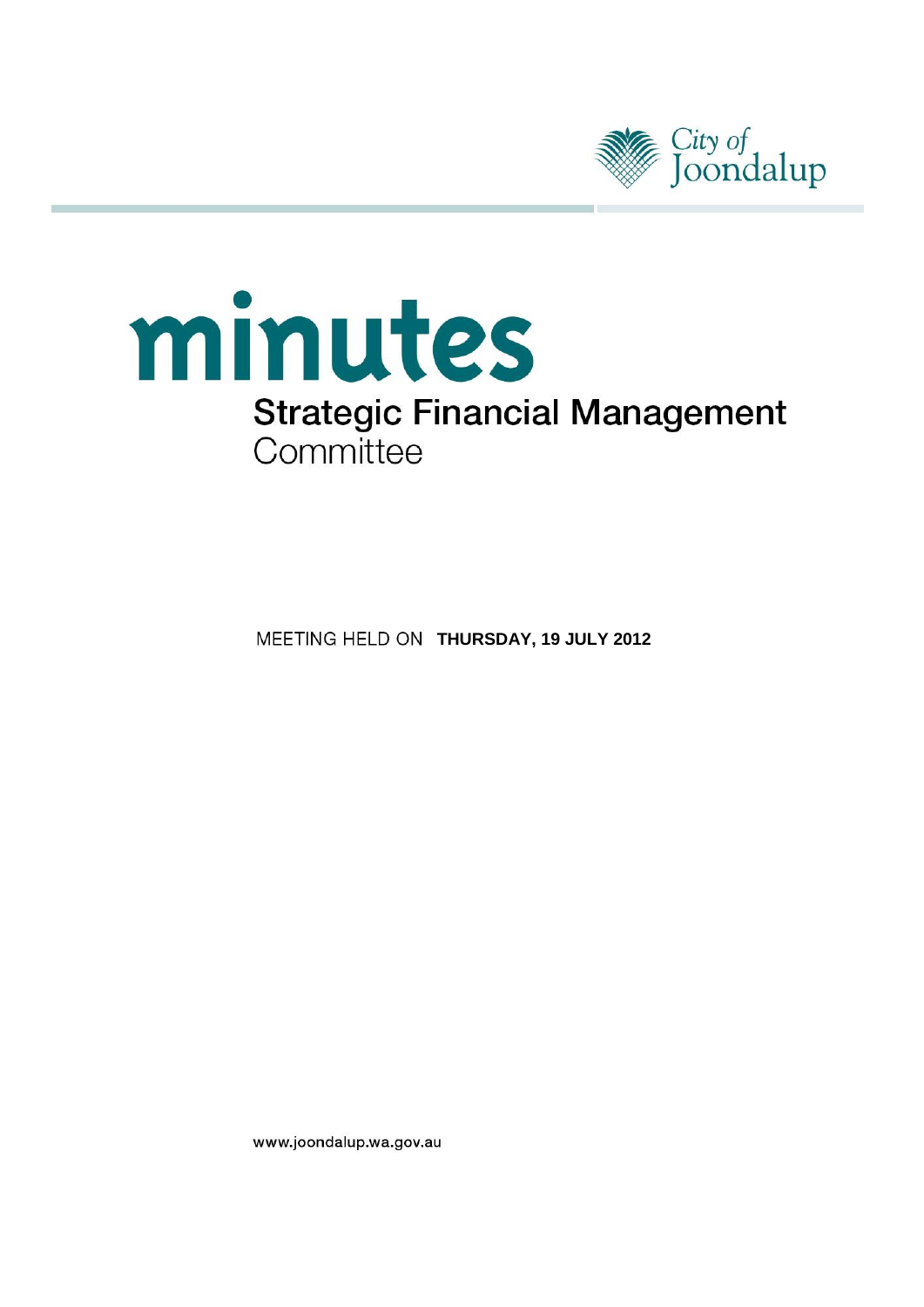## **TABLE OF CONTENTS**

| <b>ITEM NO</b> | TITLE                                                                                                                                              | <b>PAGE NO</b> |
|----------------|----------------------------------------------------------------------------------------------------------------------------------------------------|----------------|
|                | <b>Declaration of Opening</b>                                                                                                                      | 3              |
|                | <b>Apologies / Leave of Absence</b>                                                                                                                | 3              |
|                | Announcements by the Presiding Member without<br>discussion                                                                                        | 3              |
|                | <b>Declarations of Interest</b>                                                                                                                    | 4              |
|                | Identification of matters for which the meeting may sit<br>behind closed doors                                                                     | 4              |
|                | <b>Petitions and Deputations</b>                                                                                                                   | 4              |
|                | <b>Reports</b>                                                                                                                                     | 4              |
|                | Motions of which previous notice has been given                                                                                                    | 5              |
|                | Notice of Motion – Mayor Pickard - Proposed Disposal of Lot<br>147 (25) Millport Drive, Warwick – Public Advertising of<br>Business Plan - [63627] | 5              |
|                | <b>Closure</b>                                                                                                                                     | 9              |
|                |                                                                                                                                                    |                |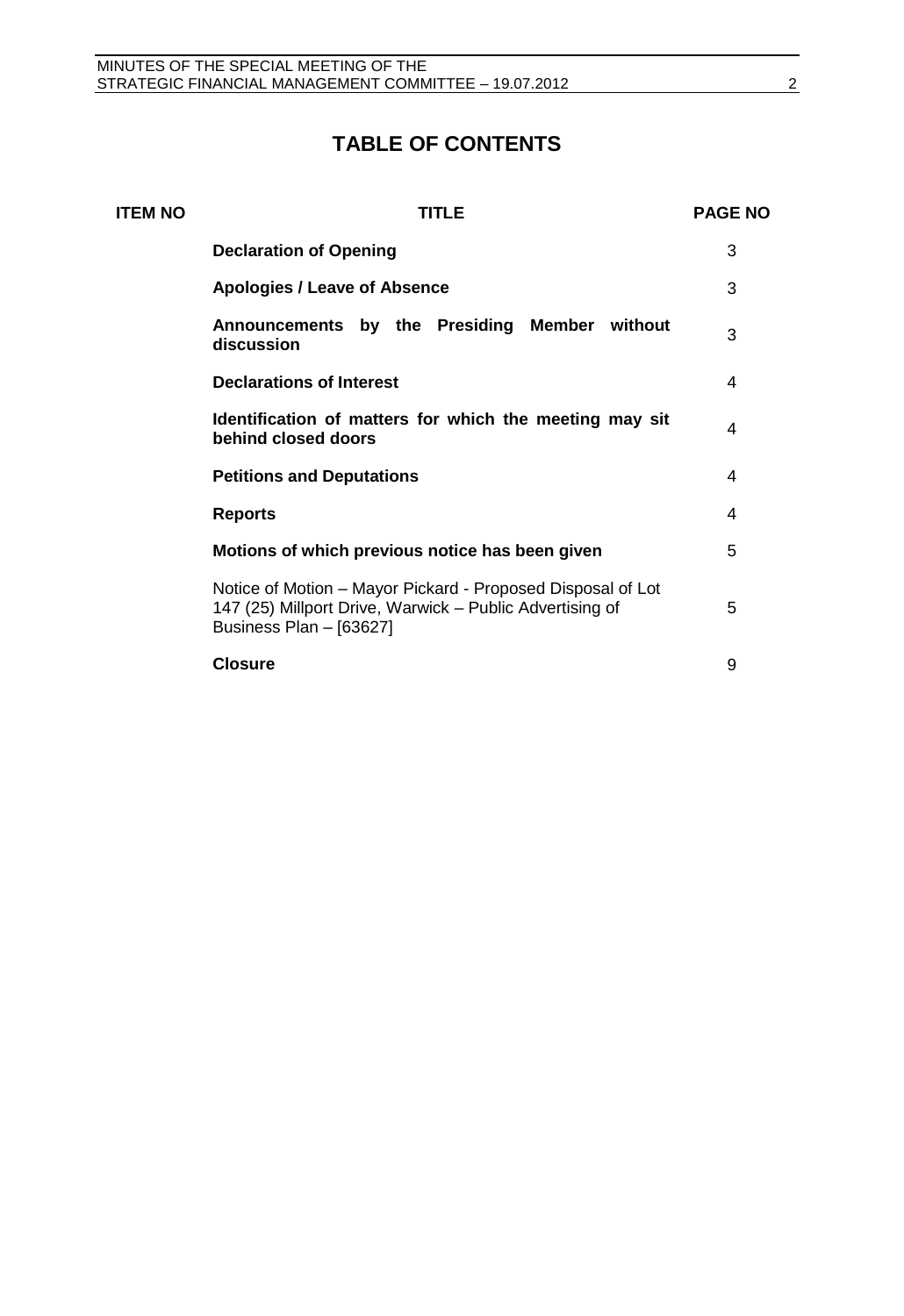# **CITY OF JOONDALUP**

#### **MINUTES OF THE SPECIAL MEETING OF THE STRATEGIC FINANCIAL MANAGEMENT COMMITTEE HELD IN CONFERENCE ROOM 1, JOONDALUP CIVIC CENTRE, BOAS AVENUE, JOONDALUP ON THURSDAY, 19 JULY 2012**

#### **ATTENDANCE**

#### **Committee Members:**

| Cr Geoff Amphlett, JP<br><b>Mayor Troy Pickard</b><br>Cr John Chester<br>Cr Tom McLean, JP | <b>Presiding Member</b>                                                                     |
|--------------------------------------------------------------------------------------------|---------------------------------------------------------------------------------------------|
| Cr Mike Norman<br><b>Cr Teresa Ritchie</b><br>Cr Sam Thomas                                | Deputy Presiding Member. Arrived at 5.05pm<br>Deputising for Cr Fishwick. Arrived at 5.05pm |
| Observers:                                                                                 |                                                                                             |
| Cr Brian Corr                                                                              |                                                                                             |

#### **Officers:**

| Mr Mike Tidy        | <b>Acting Chief Executive Officer</b>          |
|---------------------|------------------------------------------------|
| Mr Jamie Parry      | Director Governance and Strategy               |
| Ms Dale Page        | Director Planning and Community Development    |
| Mr Charlie Reynolds | <b>Acting Director Infrastructure Services</b> |
| Mr Brad Sillence    | Manager Governance and Marketing               |

#### <span id="page-2-0"></span>**DECLARATION OF OPENING**

The Presiding Member declared the meeting open at 5.00pm.

#### <span id="page-2-1"></span>**APOLOGIES / LEAVE OF ABSENCE**

#### **Apologies**

Cr Russ Fishwick, JP

#### **Leave of Absence previously approved**

| Cr Liam Gobbert      | 12 July $-$ 29 July 2012 inclusive.  |
|----------------------|--------------------------------------|
| Cr Russ Fishwick, JP | $23$ July $-28$ July 2012 inclusive. |
| Cr Kerry Hollywood   | $23$ July $-28$ July 2012 inclusive. |

#### <span id="page-2-2"></span>**ANNOUNCEMENTS BY THE PRESIDING MEMBER WITHOUT DISCUSSION**

Nil.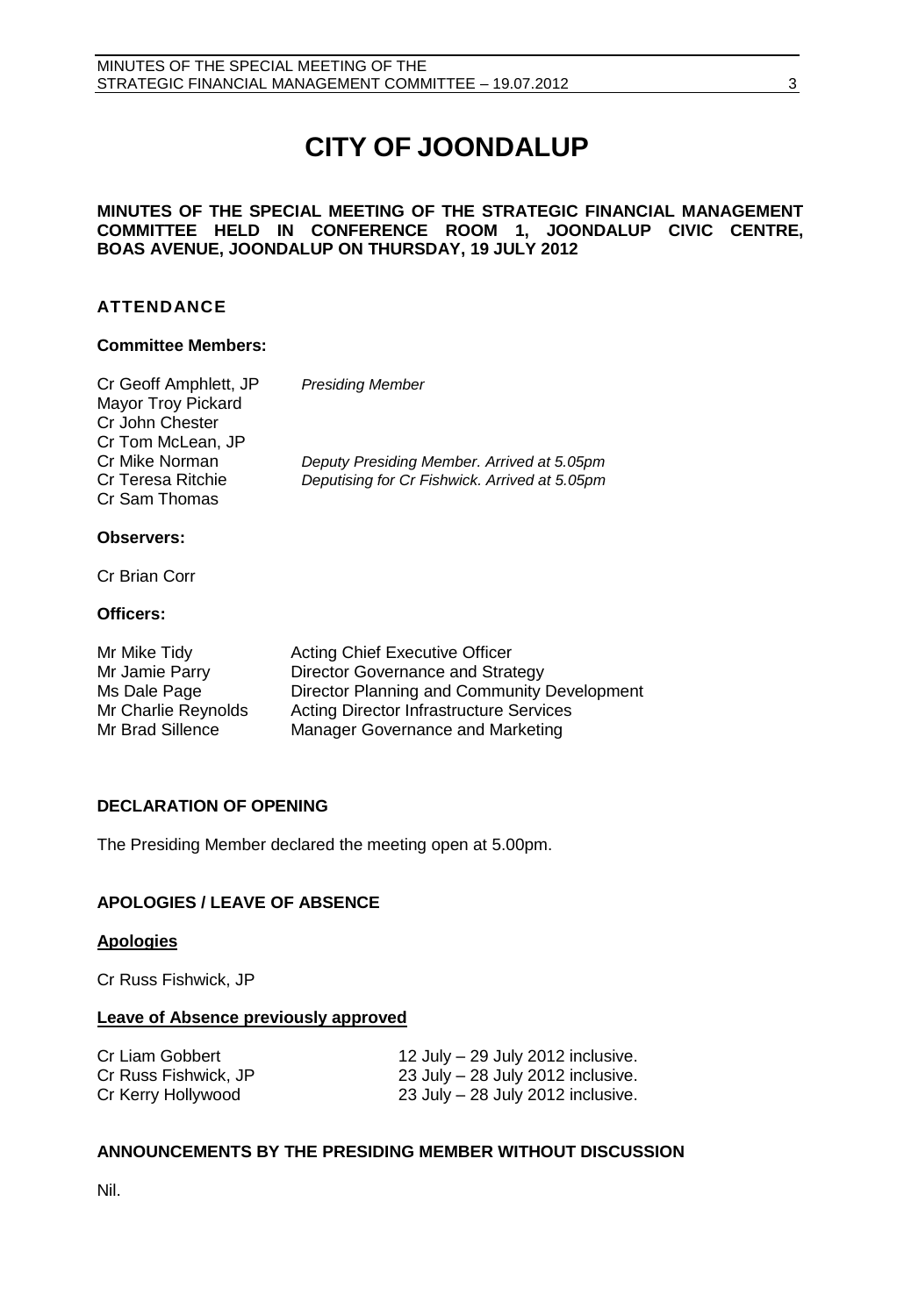### <span id="page-3-0"></span>**DECLARATIONS OF INTEREST**

Nil.

#### <span id="page-3-1"></span>**IDENTIFICATION OF MATTERS FOR WHICH THE MEETING MAY SIT BEHIND CLOSED DOORS**

Nil.

*Crs Norman and Ritchie entered the meeting room at 5.05pm.*

#### **PETITIONS AND DEPUTATIONS**

#### **DEPUTATION - NOTICE OF MOTION – MAYOR PICKARD – PROPOSED DISPOSAL OF LOT 147 (25) MILLPORT DRIVE, WARWICK – PUBLIC ADVERTISING OF BUSINESS PLAN**

Mr Cornelius de Groot and Mr Cris Stanley addressed the Elected Members in relation to this Item and spoke against the notice of motion.

#### <span id="page-3-2"></span>**REPORTS**

Nil.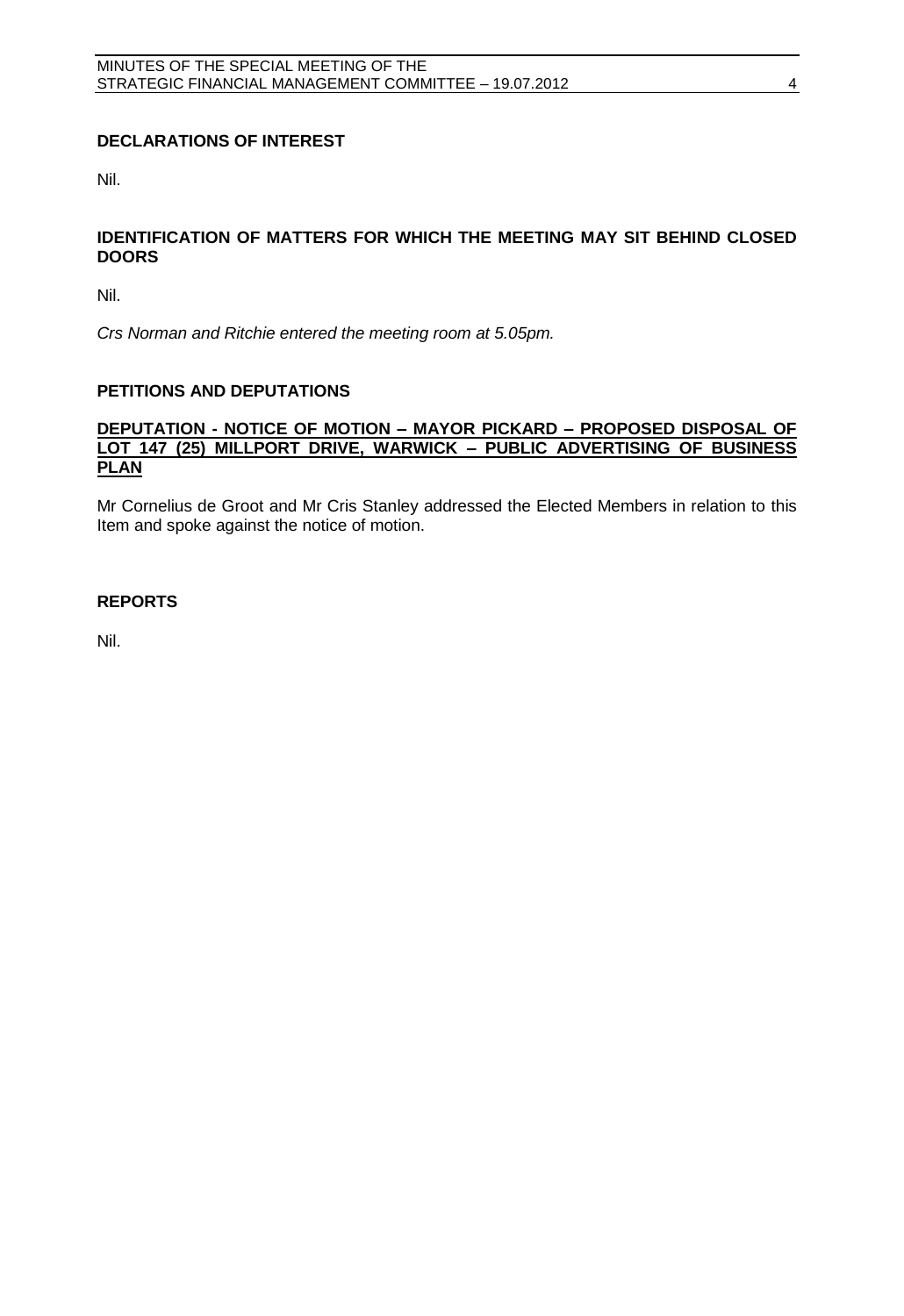### <span id="page-4-0"></span>**MOTIONS OF WHICH PREVIOUS NOTICE HAS BEEN GIVEN**

#### <span id="page-4-1"></span>**NOTICE OF MOTION – MAYOR PICKARD – PROPOSED DISPOSAL OF LOT 147 (25) MILLPORT DRIVE, WARWICK – PUBLIC ADVERTISING OF BUSINESS PLAN – [63627]**

In accordance with Clause 26 of the *Standing Orders Local Law 2005*, Mayor Pickard gave notice of his intention to move the following Motion at the special meeting of the Strategic Financial Management Committee to be held on 19 July 2012:

#### *That:*

*1 The Strategic Financial Management Committee BY AN ABSOLUTE MAJORITY REVOKES its decision of 9 July 2012 (Item 5 refers) as follows:*

*"That consideration of the Item pertaining to the proposed disposal of Lot 147 (25) Millport Drive, Warwick* **-** *Public Advertising of Business Plan be DEFERRED until the next meeting of the Strategic Financial Management Committee meeting to be held on 15 October 2012.";*

#### *2 Council:*

- *2.1 NOTES that there were 33 submissions received as a result of advertising the City's Business Plan dated February 2012 in relation to the Major Land Transaction at Lot 147 (25) Millport Drive, Warwick;*
- *2.2 In accordance with section 3.59(5) of the Local Government Act 1995, BY AN ABSOLUTE MAJORITY PROCEEDS with the Major Land Transaction at Lot 147 (25) Millport Drive, Warwick as described in the Business Plan detailed in Attachment 3 to this Report;*
- *2.3 REQUESTS that the sump adjacent to Lot 147 at Lot 10362 (29) Millport Drive, Warwick be listed in the City Sump Improvement Program;*
- *2.4 REQUESTS that mature Tuart trees be planted in the vicinity of Lot 147 (25) Millport Drive, Warwick to replace the loss of any existing trees;*
- *2.5 NOTES that in the City's Five Year Capital Works Program a Community Sporting Facility is listed for Hawker Park in 2013/14 for \$1,500,000;*
- *2.6 NOTES that the Council has previously resolved that the proceeds from the sale of the lot will be transferred into the Joondalup Performing Arts and Cultural Facility Reserve Fund with the lot designated for Aged and Dependent Persons' housing; and*
- *2.7 REQUESTS the City advise those households consulted during the public consultation period of Council's decision above, including information about the City Sump Improvement Program, Hawker Park Community Sporting Facility and Tuart tree replacement as well as the provision of additional information providing clarity on the difference between "Aged Care" and "Aged and Dependent Persons' housing".*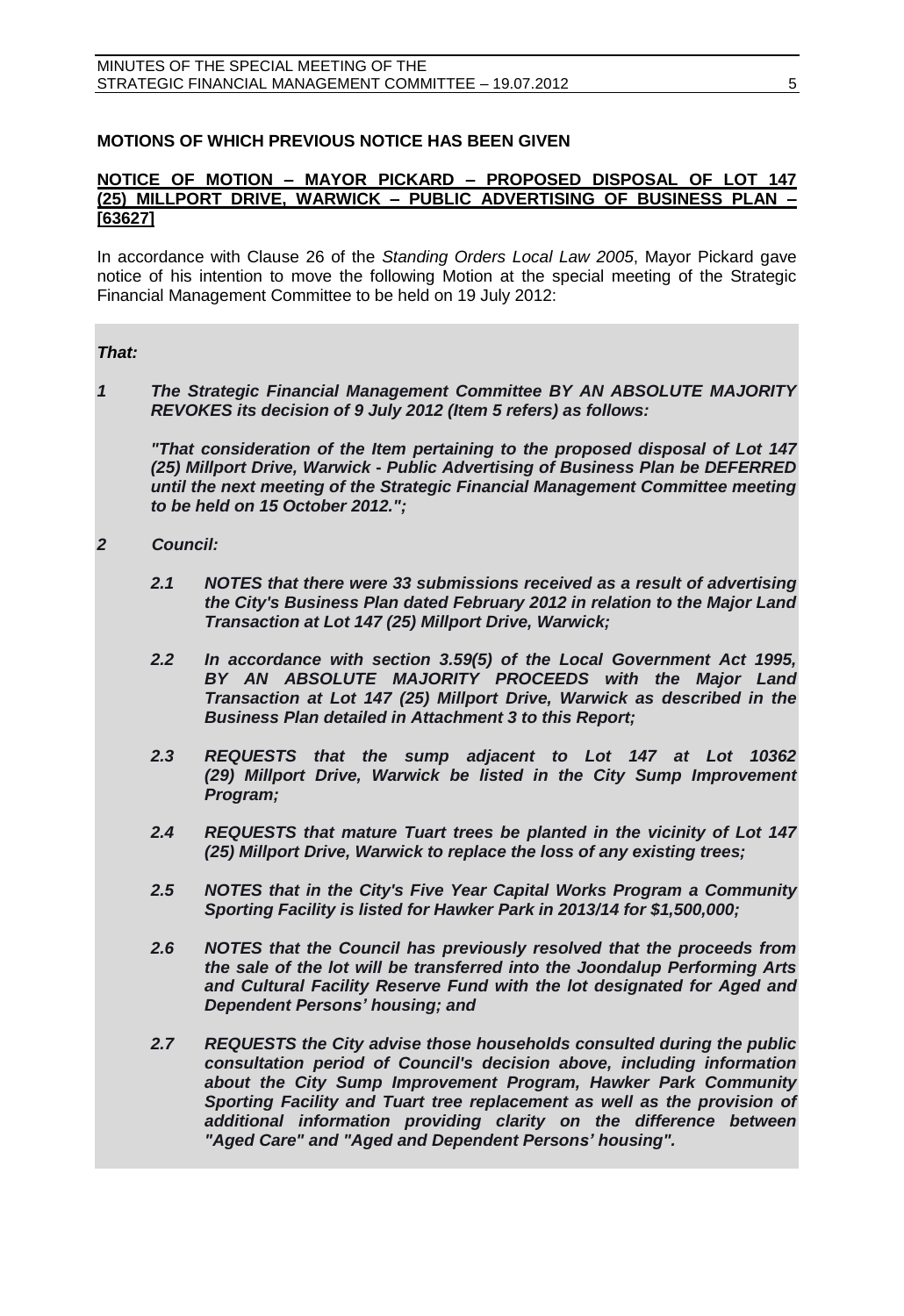#### **Reason for Motion:**

Deferring this matter to the next meeting of the Strategic Financial Management Committee on 15 October 2012 does not provide certainty for the local community. It is in the best interests of the City and the community that a preferred course of action is progressed, either through an information session or proceeding with the Major Land Transaction. Proceeding with the Major Land Transaction was passed by the Committee at its meeting on 9 July 2012 and it is suggested that this is the most appropriate course of action to provide required certainty.

#### **Elected Member Support for Revocation Motion:**

In accordance with Clause 57 of the *Standing Orders Local Law 2005* (Clause 10 of the *Local Government (Administration) Regulations 1996*) this Notice of Motion is signed by the following Elected Members (being one third of the number of offices of the Committee):

Mayor Pickard, Cr McLean and Cr Norman.

#### **Officer's Comment:**

At its meeting held on the 9 July 2012, the Strategic Financial Management Committee considered the item relating to the proposed disposal of Lot 147 (25) Millport Drive, Warwick – Public Advertising of Business Plan (Item 5 refers).

A copy of the Strategic Financial Management Committee minutes for that item, including the report detail is attached as Appendix 1.

*The Committee agreed that the motion be put separately.*

#### **MOVED Mayor Pickard, SECONDED Cr Thomas that:**

**1 The Strategic Financial Management Committee BY AN ABSOLUTE MAJORITY REVOKES its decision of 9 July 2012 (Item 5 refers) as follows:**

*"That consideration of the Item pertaining to the proposed disposal of Lot 147 (25) Millport Drive, Warwick - Public Advertising of Business Plan be DEFERRED until the next meeting of the Strategic Financial Management Committee meeting to be held on 15 October 2012.";*

#### The Motion was Put and **CARRIED** (7/0)

**In favour of the Motion:** Cr Amphlett, Mayor Pickard, Crs Chester, McLean, Norman, Ritchie and Thomas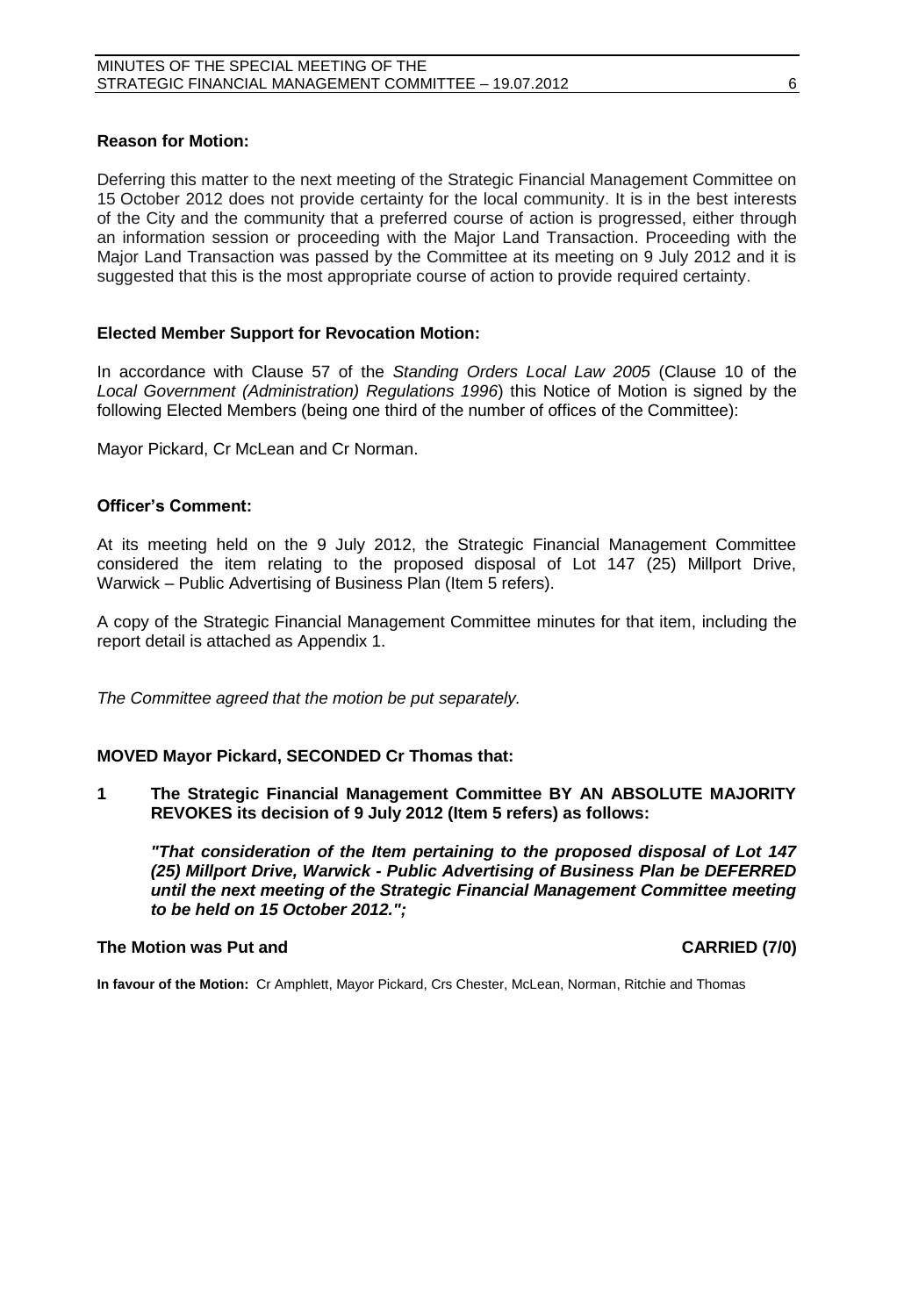#### **MOVED Mayor Pickard SECONDED Cr Norman that:**

- **2 Council:**
	- **2.1 NOTES that there were 33 submissions received as a result of advertising the City's Business Plan dated February 2012 in relation to the Major Land Transaction at Lot 147 (25) Millport Drive, Warwick;**
	- **2.2 In accordance with section 3.59(5) of the Local Government Act 1995, BY AN ABSOLUTE MAJORITY PROCEEDS with the Major Land Transaction at Lot 147 (25) Millport Drive, Warwick as described in the Business Plan detailed in Attachment 3 to this Report;**
	- **2.3 REQUESTS that the sump adjacent to Lot 147 at Lot 10362 (29) Millport Drive, Warwick be listed in the City Sump Improvement Program;**
	- **2.4 REQUESTS that mature Tuart trees be planted in the vicinity of Lot 147 (25) Millport Drive, Warwick to replace the loss of any existing trees;**
	- **2.5 NOTES that in the City's Five Year Capital Works Program a Community Sporting Facility is listed for Hawker Park in 2013/14 for \$1,500,000;**
	- **2.6 NOTES that the Council has previously resolved that the proceeds from the sale of the lot will be transferred into the Joondalup Performing Arts and Cultural Facility Reserve Fund with the lot designated for Aged and Dependent Persons' housing; and**
	- **2.7 REQUESTS the City advise those households consulted during the public consultation period of Council's decision above, including information about the City Sump Improvement Program, Hawker Park Community Sporting Facility and Tuart tree replacement as well as the provision of additional information providing clarity on the difference between 'Aged Care' and 'Aged and Dependent Persons' housing'.**

**AMENDMENT MOVED Mayor Pickard, SECONDED Cr Norman that a new part 2.8 be added as follows:**

**"2.8 NOTES that there are several mature Tuart trees on Lot 147 (25) Millport Drive, Warwick and any developer of the site will be encouraged to retain the trees where possible."**

#### **The Motion was Put and CARRIED (7/0)**

**In favour of the Motion:** Cr Amphlett, Mayor Pickard, Crs Chester, McLean, Norman, Ritchie and Thomas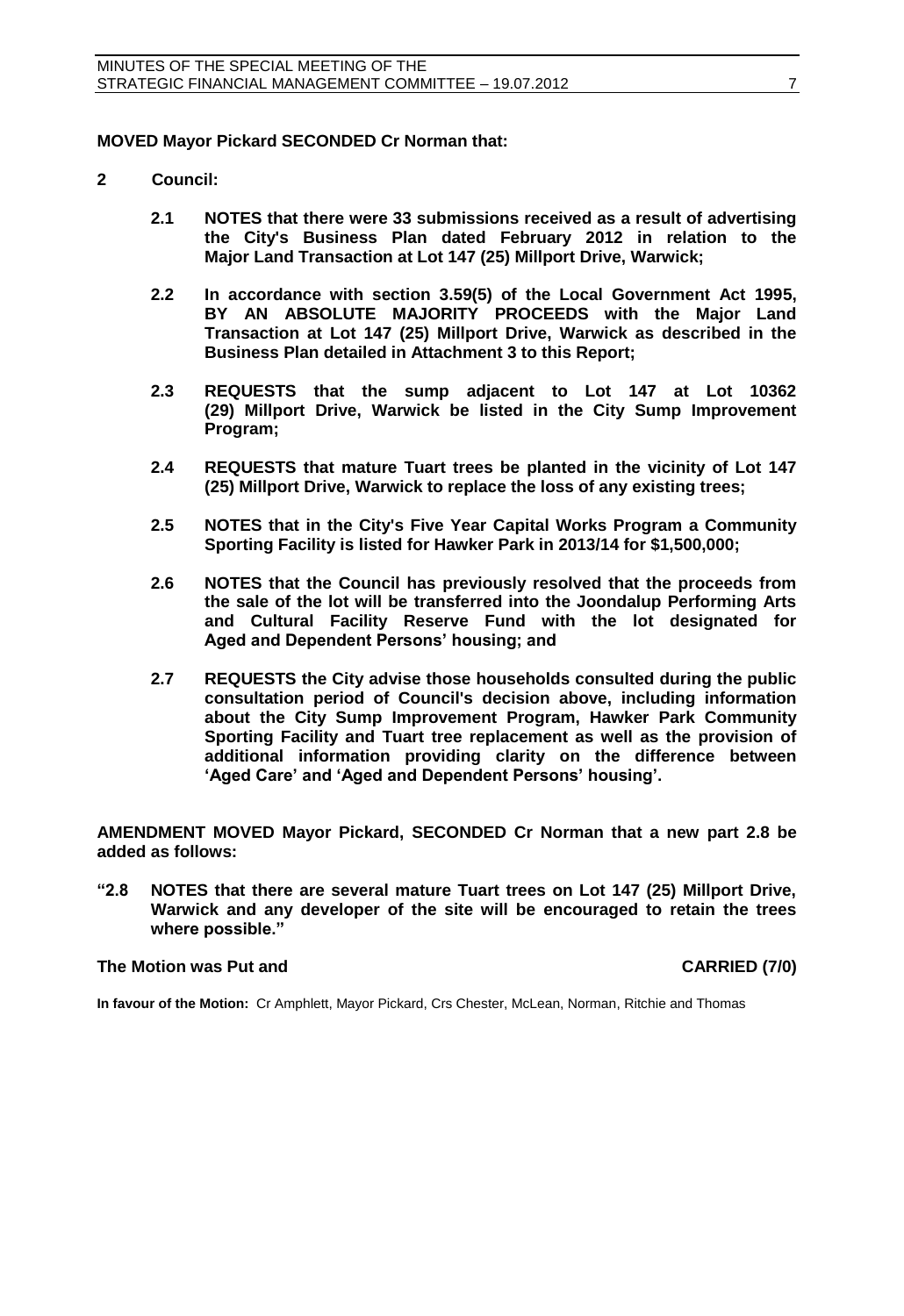**The Original Motion as amended, being:**

**MOVED Mayor Pickard, SECONDED Cr Norman that:**

- **2 Council:**
	- **2.1 NOTES that there were 33 submissions received as a result of advertising the City's Business Plan dated February 2012 in relation to the Major Land Transaction at Lot 147 (25) Millport Drive, Warwick;**
	- **2.2 In accordance with section 3.59(5) of the Local Government Act 1995, BY AN ABSOLUTE MAJORITY PROCEEDS with the Major Land Transaction at Lot 147 (25) Millport Drive, Warwick as described in the Business Plan detailed in Attachment 3 to this Report;**
	- **2.3 REQUESTS that the sump adjacent to Lot 147 at Lot 10362 (29) Millport Drive, Warwick be listed in the City Sump Improvement Program;**
	- **2.4 REQUESTS that mature Tuart trees be planted in the vicinity of Lot 147 (25) Millport Drive, Warwick to replace the loss of any existing trees;**
	- **2.5 NOTES that in the City's Five Year Capital Works Program a Community Sporting Facility is listed for Hawker Park in 2013/14 for \$1,500,000;**
	- **2.6 NOTES that the Council has previously resolved that the proceeds from the sale of the lot will be transferred into the Joondalup Performing Arts and Cultural Facility Reserve Fund with the lot designated for Aged and Dependent Persons' housing;**
	- **2.7 REQUESTS the City advise those households consulted during the public consultation period of Council's decision above, including information about the City Sump Improvement Program, Hawker Park Community Sporting Facility and Tuart tree replacement as well as the provision of additional information providing clarity on the difference between 'Aged Care' and 'Aged and Dependent Persons' housing'; and**
	- **2.8 NOTES that there are several mature Tuart trees on Lot 147 (25) Millport Drive, Warwick and any developer of the site will be encouraged to retain the trees where possible.**

#### **The Motion was Put and CARRIED (6/1)**

**In favour of the Motion:** Cr Amphlett, Mayor Pickard, Crs Chester, McLean, Norman and Thomas **Against the Motion:** Cr Ritchie

#### **REASON**

In accordance with Regulation 11 (da) of the *Local Government (Administration) Regulations 1996*, the reason the Committee made its decision which was significantly different to what the administration recommended is because the Committee considers that there is not significant opposition to the business case and the concerns raised by the objectors are not reflective of the business case and development options, and the Committee has adopted a range of additional measures to address the concerns of the surrounding community.

#### *Appendix 1 refers*

*To access this attachment on electronic document, click her[e:](Attach1agnSFMC190712.pdf) [Attach1agnSFMC190712.pdf](../../../minutes/minagenda/FINAL/Attachments/Attach1agnSFMC190712.pdf)*